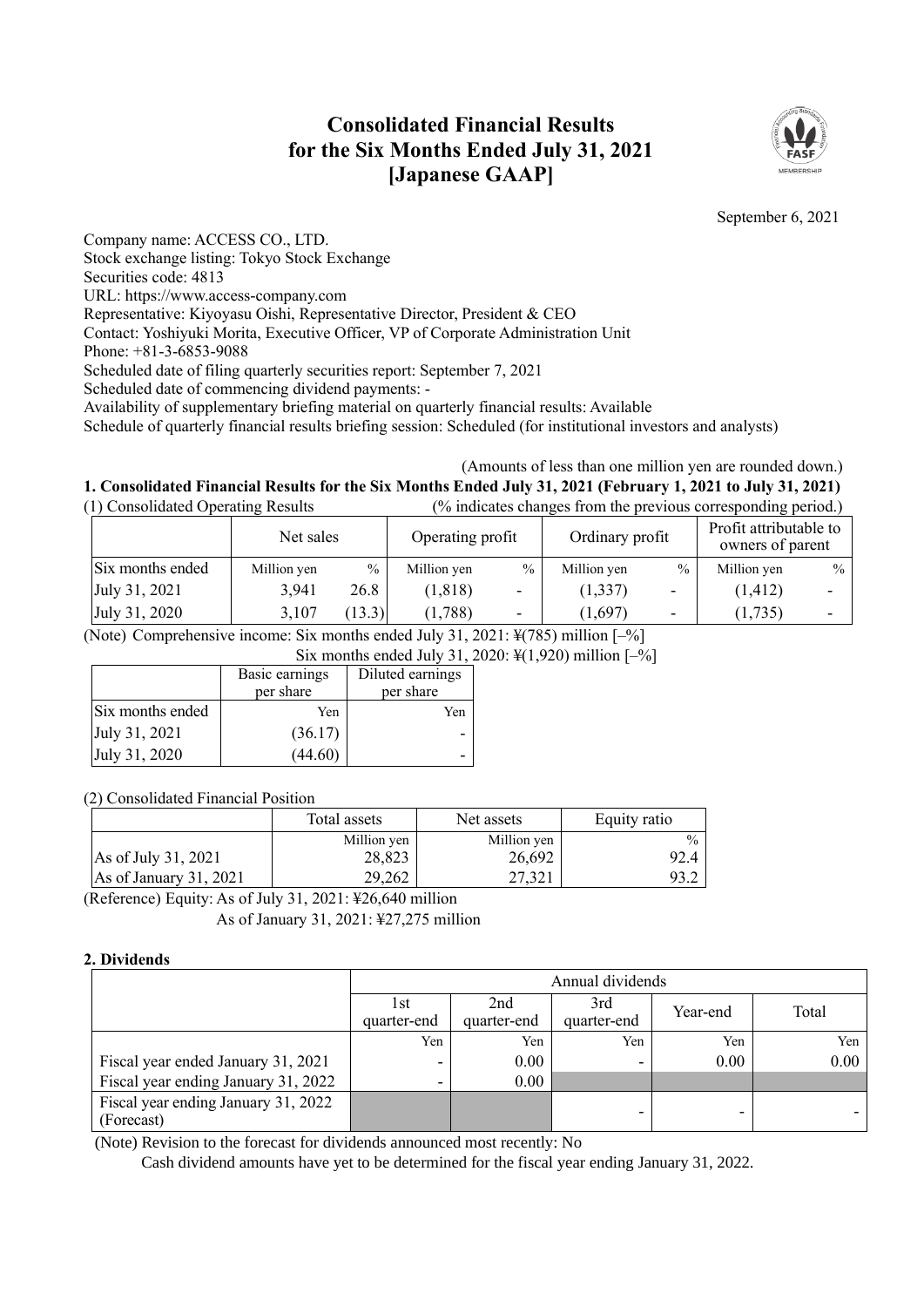## **3. Consolidated Financial Results Forecast for the Fiscal Year Ending January 31, 2022 (February 1, 2021 to January 31, 2022)**

| 70 marcales changes from the previous corresponding period.) |             |                  |             |                 |             |                     |                     |                |           |
|--------------------------------------------------------------|-------------|------------------|-------------|-----------------|-------------|---------------------|---------------------|----------------|-----------|
| Net sales                                                    |             | Operating profit |             | Ordinary profit |             | Profit attributable |                     | Basic earnings |           |
|                                                              |             |                  |             |                 |             |                     | to owners of parent |                | per share |
|                                                              | Million yen | $\frac{0}{0}$    | Million yen | $\%$            | Million yen |                     | % Million yen       | $\%$           | Yen       |
| Full year                                                    | 1,900       | 58.3             | 100         |                 |             |                     |                     |                | 0.26      |

 $\frac{1}{2}$  (% indicates changes from the previous corresponding period.)

(Note) Revision to the financial results forecast announced most recently: No

## **\* Notes:**

(1) Changes in significant subsidiaries during the period under review (changes in specified subsidiaries resulting in changes in scope of consolidation): No

Newly added: - (Name) - Excluded: - (Name) -

- (2) Accounting policies adopted specifically for the preparation of quarterly consolidated financial statements: No
- (3) Changes in accounting policies, changes in accounting estimates and retrospective restatement
	- 1) Changes in accounting policies due to the revision of accounting standards: No
	- 2) Changes in accounting policies other than 1) above: No
	- 3) Changes in accounting estimates: No
	- 4) Retrospective restatement: No
- (4) Total number of issued shares (common stock)
	- 1) Total number of issued shares at the end of the period (including treasury shares): July 31, 2021: 39,633,000 shares January 31, 2021: 39,481,700 shares
	- 2) Total number of treasury shares at the end of the period: July 31, 2021: 467,421 shares January 31, 2021: 508,480 shares
	- 3) Average number of shares during the period: Six months ended July 31, 2021: 39,059,316 shares Six months ended July 31, 2020: 38,899,286 shares
	- \* The number of treasury shares includes the number of the Company's shares held by the Employee Stock Ownership Plan (six months ended July 31, 2021: 466,100 shares, fiscal year ended January 31, 2021: 507,200 shares).
	- \* These quarterly financial results are outside the scope of quarterly review by certified public accountants or audit firms.
	- \* Explanation of the proper use of financial results forecast and other notes

Financial results forecasts stated herein are determined based on information available to the Company and the Group as of the disclosure date of this document and contain various inherent risks and uncertainties. Please be advised that actual results may differ significantly from the financial results forecasts stated herein due to various factors including the economic conditions surrounding the Company and the Group's business, market trends, and exchange rates.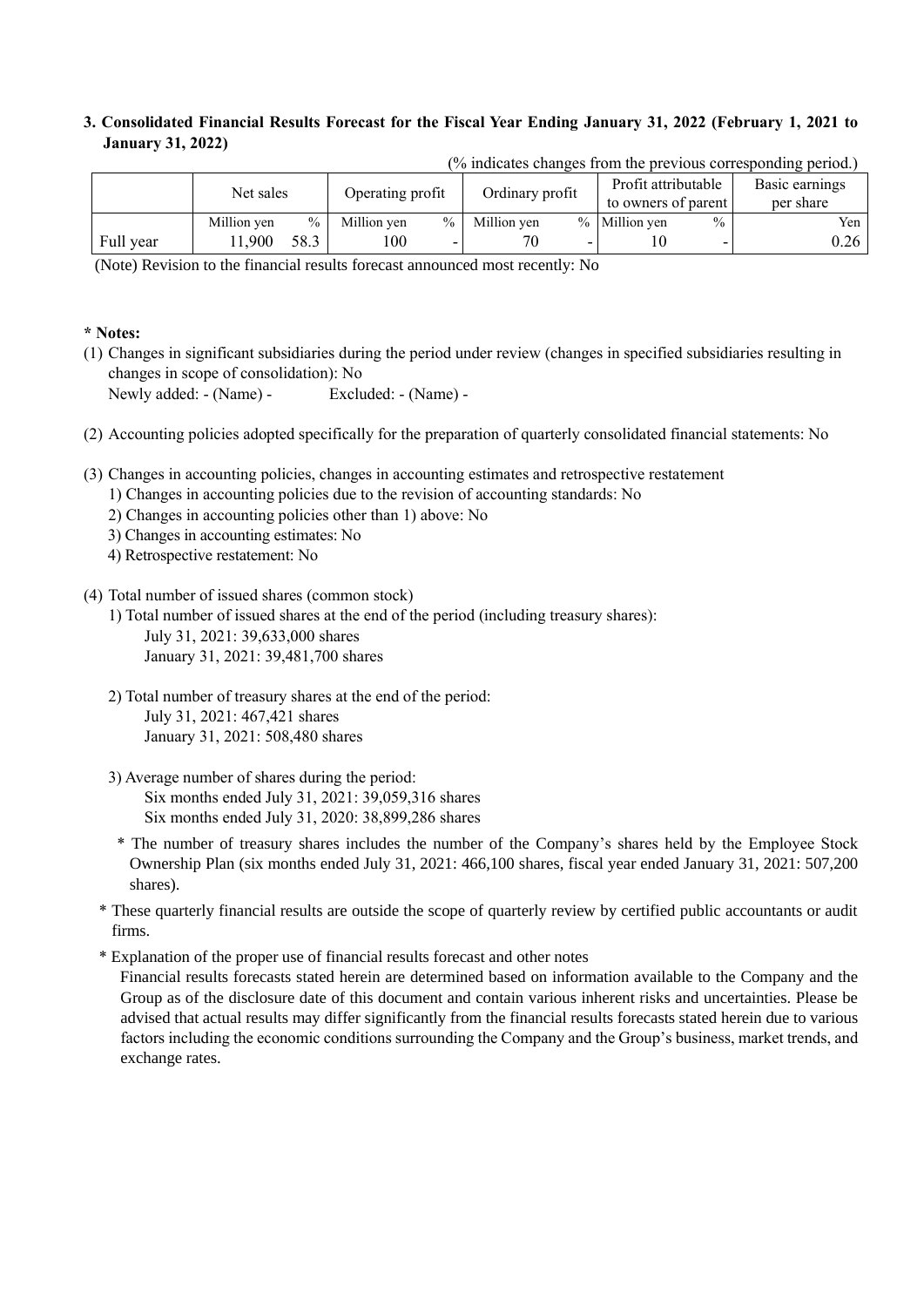Table of Contents

| (3) Explanation of Consolidated Financial Results Forecasts and Other Forward-looking Statements  5 |  |
|-----------------------------------------------------------------------------------------------------|--|
|                                                                                                     |  |
|                                                                                                     |  |
|                                                                                                     |  |
|                                                                                                     |  |
| Quarterly Consolidated Statements of Comprehensive Income (Six Months Ended July 31)                |  |
|                                                                                                     |  |
|                                                                                                     |  |
|                                                                                                     |  |
|                                                                                                     |  |
|                                                                                                     |  |
|                                                                                                     |  |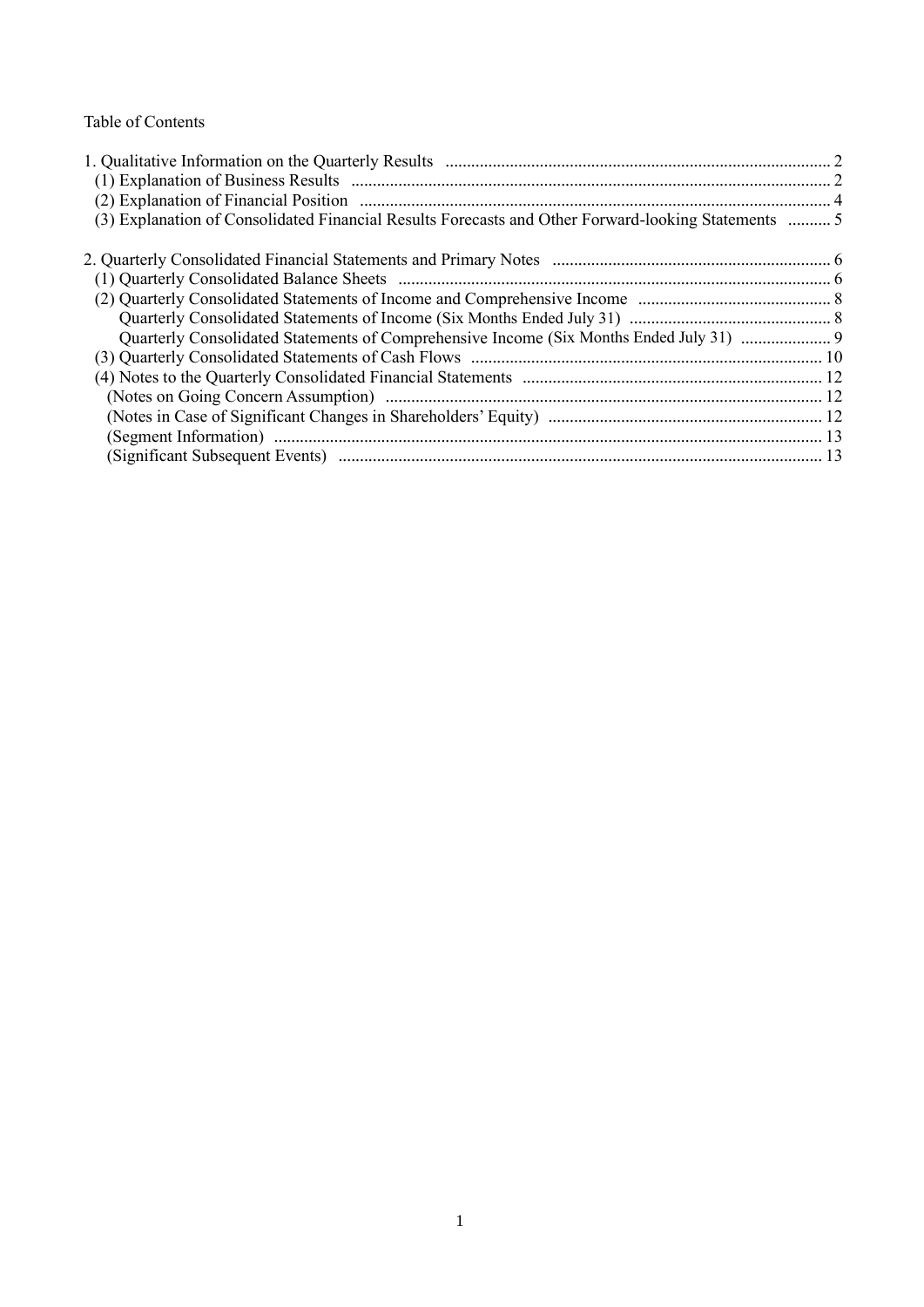## 1. Qualitative Information on the Quarterly Results

### (1) Explanation of Business Results

During the six months ended July 31, 2021 (February 1, 2021 to July 31, 2021), the global economy continued to suffer from the prolonged impact of the COVID-19 pandemic. As it is still hard to tell when the pandemic might wind down, the outlook remains uncertain.

Under these circumstances, we continued to promote business activities such as online sales activities, marketing initiatives, testing and evaluation. In the Domestic Business, we received new projects wins in industrial drones, data science-related and DX-related fields, and in the Network Business, we received projects wins in multiple use cases and the number of recent inquiries increased.

With regard to the business activities during the six months ended July 31, 2021, the number of outsourced development projects in the IoT field in the Domestic Business increased, and royalty income of browser products in the Web Platform field and the Overseas Business increased, which led to net sales increase year-on-year. However, an increase in expenses caused by increased personnel expenses associated with enhancement of personnel structure and depreciation for software in the Network Business exceeded the effect of increased net sales, resulting in rise in net sales and fall in profits compared with the same period of the previous fiscal year.

As a result, for the consolidated business performance for the six months ended July 31, 2021, the Company reported ¥3,941 million in net sales (up 26.8% year on year), ¥1,337 million in ordinary loss (ordinary loss of ¥1,697 million in the same period of the previous consolidated fiscal year).

During the consolidated six months under review, the Company and NTT Corporation (NTT) started a business and technology partnership aimed at the realization of Innovative Optical and Wireless Network (IOWN) promoted by NTT. Under the partnership, research and development will be carried out making use of NTT's UI/UX technology and the Company's embedded browser technology. Additionally, making use of the technologies, knowledge, support capability and global delivery/operations framework of network operating system (network OS) built up by IP Infusion Inc., the Company's consolidated subsidiary, the partnership aims to achieve efficient worldwide provision of the innovative technologies born of IOWN.

In this project, NTT is in charge of research and development, and social implementation, for the realization of IOWN, while the Company is in charge of research and development of browser technology to realize UI/UX needed in IOWN, as well as global sales and support for network OS to embody IOWN through IP Infusion Inc.

Initiatives of each business segment are as follows.

### **Domestic Business**

The Group's domestic business is focused on three major fields, as follows. In the IoT field, we provide solutions to accelerate the promotion of digital transformation (DX) of enterprises and various IoT solutions, utilizing sensor technology, communication technology, cloud technology, etc. In the Web Platform field, we provide embedded software products including the "NetFront® Browser" series, a high-performance, highfunctionality web browser with a rich track record of being installed on smart devices, information appliances, and various other devices. In the Digital Publishing field, centered on the EPUB 3 compatible digital publishing solution, "PUBLUS®," we provide publishing solutions that combine advanced expressive ability with the versatility to support a wide range of content, and offer a comprehensive range of products, from user applications to content distribution systems and server systems. In addition, through our Taiwanese subsidiary, we provide the CROS® cloud service, which integrates business support systems and advertising analysis functions, to Japanese mail-order businesses entering Asian region including Taiwan and Singapore.

In the IoT field, we are promoting the development of various IoT-related products and technologies, including sensors and IoT service development and operation platforms. Taking advantage of our strength in providing one-stop services for everything from sensor devices to individual applications and cloud platforms, we are working on securing orders for IoT service development and construction projects in various industries. In the Web Platform field, while striving to maintain a high market share of TV as a browser application, we are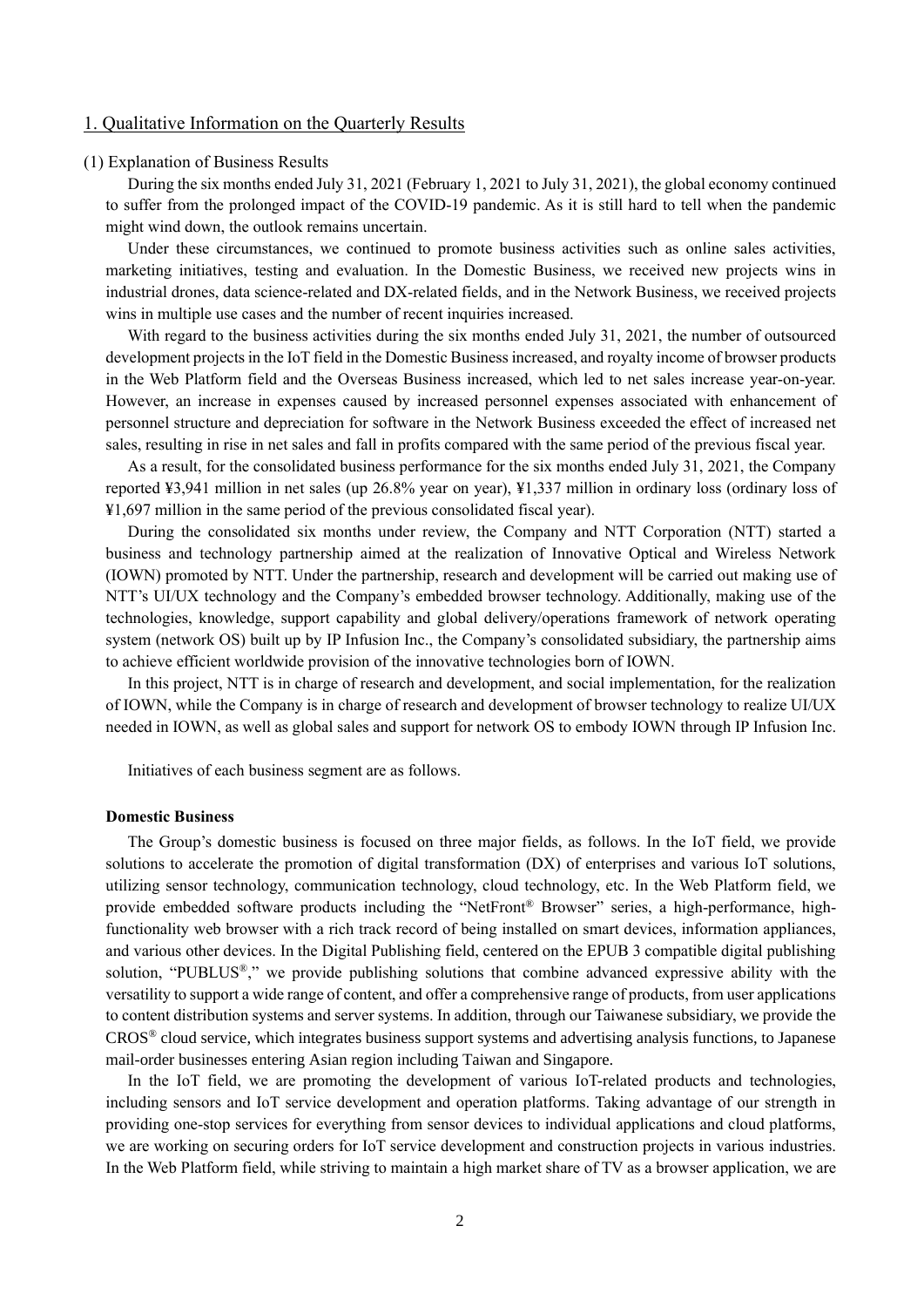responding to the demand for in-vehicle infotainment that integrates and provides both driving support information, such as traffic information, and entertainment information, such as viewing a variety of content, for in-vehicle equipment. In the Digital Publishing field, we are strengthening our relationships with major publishers and businesses that own proprietary content, who represent a strong customer base. We are also working to expand our market share and business areas in the steadily growing digital publishing market, by increasing profits through enhancement of platform functions and expanding the range of services provided in response to new business models, such as analysis of subscription histories and promotional support.

With regard to the business performance of this segment for the six months ended July 31, 2021, in the IoT field, we continued to receive more inquiries mainly regarding infrastructure-related projects, which resulted in the receipt of order. In addition, we started the collaboration with NTT DOCOMO, INC. to provide service providers with energy management solution "POWERGs™" for realization of decarbonized society. In the Web Platform field, royalty income has increased due to steady growth in shipments of TVs and in-vehicle devices where our browser products are installed. In the Digital Publishing field, we worked on initiatives to increase profits by focusing development to improve usability of existing services including "Shonen Jump +." Additionally, in our Taiwanese subsidiary, the business performance of service for mail-order businesses showed steady growth, thanks to the contribution of our Singapore sub-subsidiary which established in the previous consolidated fiscal year. The segment saw net sales and profits increase year-on-year due to the aforementioned factors of increased net sales.

|                                 |                                   |                                   | (Million yen)       |
|---------------------------------|-----------------------------------|-----------------------------------|---------------------|
| Domestic Business               | Six months ended<br>July 31, 2020 | Six months ended<br>July 31, 2021 | Year-on-year change |
| Net sales to external customers | 2,211                             | 2,690                             | 21.7%               |
| Segment profit or loss          | (389)                             | (138)                             |                     |

#### **Overseas Business**

The Company has established local subsidiaries in Germany, China, and South Korea, and is providing web platforms such as browser products for smart devices and information appliance-related fields in overseas markets.

In Germany, we are developing and deploying HTML5 compatible browser solutions suitable for providing a range of high-value-added Internet services for in-vehicle devices, as well as TVs, set-top boxes, and other information appliances that are increasingly being integrated with the web. As a new business, we plan to build a recurring revenue base by providing a wide range of contents distribution and service platforms for in-vehicle infotainment, where the market is growing along with the development of autonomous driving technology. In China and South Korea, we provide browser products to major local information appliance manufacturers, and are working to deploy solutions locally that are newly developed and commercialized at the head office.

With regard to the business performance of this segment for the six months ended July 31, 2021, while promoting recovery of revenue base of our existent browser business as our top priority, we are working on development of contents distribution and service platform business for in-vehicle infotainment, which we position as a major growth field in the future. The segment saw net sales and profits increase year-on-year, because of increased royalty income due to steady growth in shipments of TVs where our browser products are installed.

|                                 |                                   |                                   | (Million yen)       |
|---------------------------------|-----------------------------------|-----------------------------------|---------------------|
| Overseas Business               | Six months ended<br>July 31, 2020 | Six months ended<br>July 31, 2021 | Year-on-year change |
| Net sales to external customers | 164                               | 261                               | 59.1%               |
| Segment profit or loss          | (358)                             | (281)                             |                     |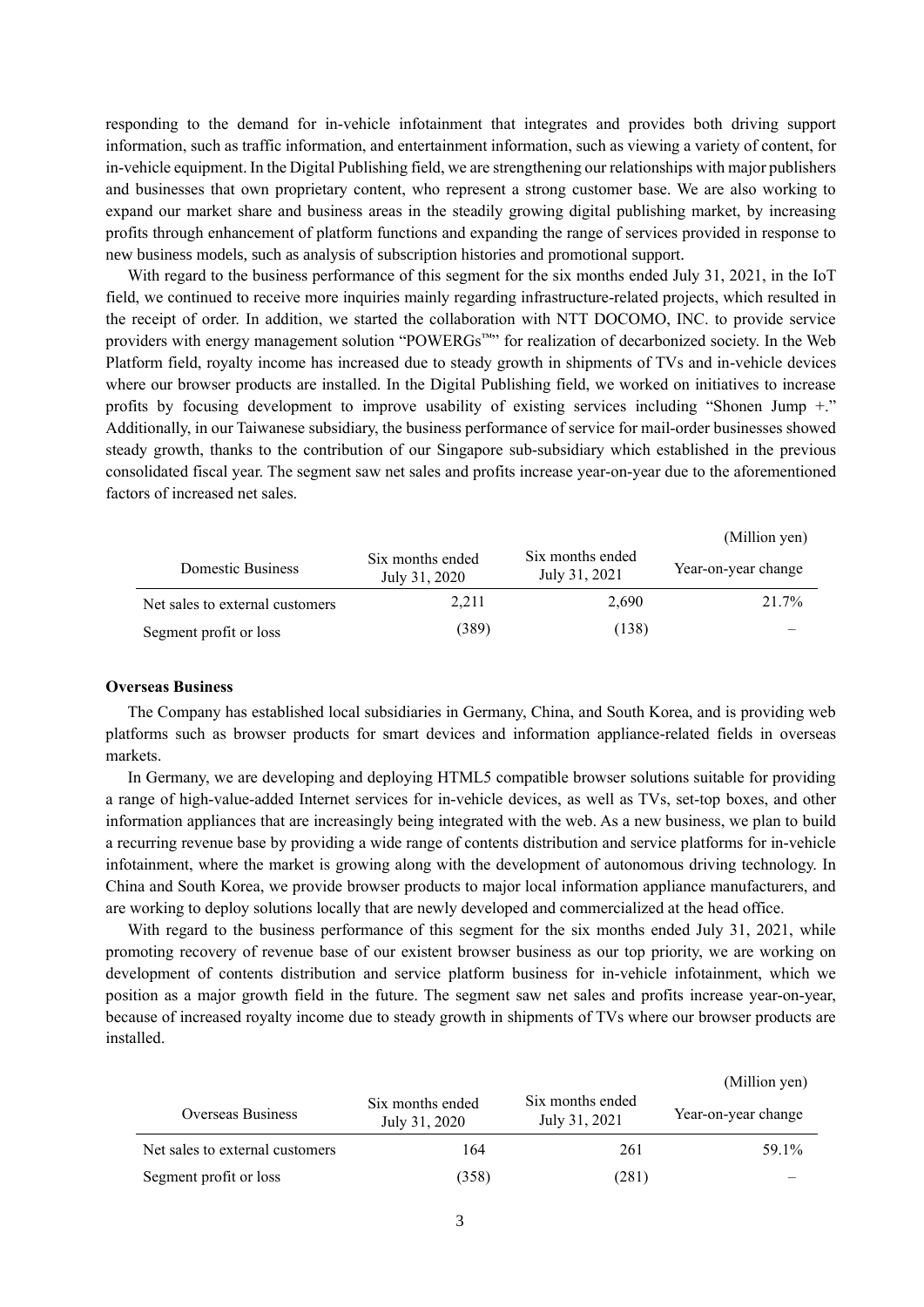### **Network Business**

The Company has established local subsidiaries in India, Canada, and other countries, centered on its U.S. subsidiary, IP Infusion Inc., and is working to maintain the foundation of its existing business, the "ZebOS®" series, which is a base software platform for network equipment, while focusing on expanding the OcNOS® business, an integrated Network OS for white box. As we enter the era of 5G, with the expected further increase in communication traffic, the market for white box is growing worldwide, since data center operators, telecommunications carriers, and IXP (Internet Exchange Point) operators see white box as an effective means to significantly reduce network infrastructure capital investment and operation costs, while increasing the degree of freedom in their operations. Under these circumstances, IP Infusion Inc. has expanded our wide range of white box solutions, such as Cell Site Router (CSR) applications in common platforms for both wide area and local area networking for telecommunication service providers, Universal Customer Premise Equipment (uCPE) applications, and the commercial version of "SONiC distribution" for data centers. Furthermore, we are working on the stable provision of white box solutions and support for telecommunication service providers through partnership with major distributors including KGPCo, and TechData, and global system integrators including Wipro Limited.

With regard to the business performance of this segment for the six months ended July 31, 2021, we are continuously working on commercial testing and evaluation, as well as negotiations for order receipt of largescale projects. Though the number of project inquiries and orders steadily increased, the amount of the initial order received tends to be smaller than anticipated. In addition, an increase in expenses caused by increased personnel expenses associated with enhancement of personnel structure and depreciation for software exceeded the effect of increased net sales. Consequently, the segment saw rise in net sales and fall in profits year-on-year.

|                                 |                                   |                                   | (Million yen)       |
|---------------------------------|-----------------------------------|-----------------------------------|---------------------|
| <b>Network Business</b>         | Six months ended<br>July 31, 2020 | Six months ended<br>July 31, 2021 | Year-on-year change |
| Net sales to external customers | 731                               | 989                               | 35.2%               |
| Segment profit or loss          | (1,040)                           | (1,403)                           |                     |

As we mentioned in the "Notice Regarding Reporting of Gain on Investments in Investment Partnerships (Non-operating Income) and Revisions of the Consolidated Financial Results Forecast for the Six Months Ended July 31, 2021" (available in Japanese only), released on August 30, 2021, ¥452 million in gain on investments in investment partnerships has been reported under non-operating income for the six months ended July 31, 2021.

As a result, for the consolidated business performance for the six months ended July 31, 2021, the Company reported ¥3,941 million in net sales (up 26.8% year on year), ¥1,818 million in operating loss (operating loss of ¥1,788 million in the same period of the previous consolidated fiscal year), ¥1,337 million in ordinary loss (ordinary loss of ¥1,697 million in the same period of the previous consolidated fiscal year), and ¥1,412 million in loss attributable to owners of parent (loss attributable to owners of parent of ¥1,735 million in the same period of the previous consolidated fiscal year).

### (2) Explanation of Financial Position

Total assets as of the end of the consolidated six months under review decreased by ¥438 million from the end of the previous fiscal year to ¥28,823 million. This was mainly due to a decrease in notes and accounts receivable – trade, despite an increase in software caused by the Company's enhanced investment in product development.

Total liabilities increased by ¥190 million from the end of the previous fiscal year to ¥2,131 million. This was mainly due to increases in provision for bonuses and income taxes payable, despite a decrease in asset retirement obligations.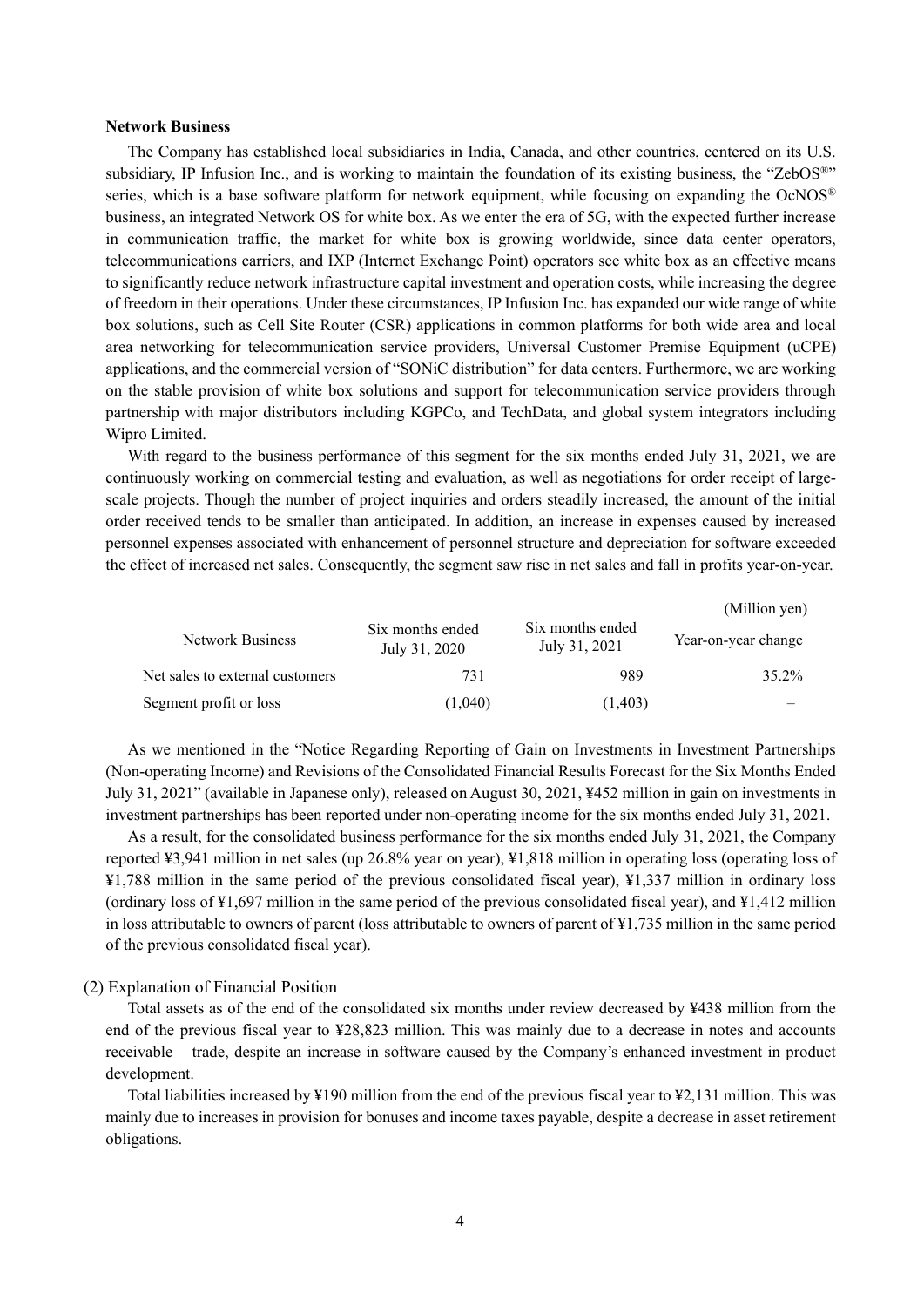Net assets decreased by ¥629 million from the end of the previous fiscal year to ¥26,692 million mainly due to an increase in foreign currency translation adjustment, despite the reporting of ¥1,412 million in loss attributable to owners of parent.

### (3) Explanation of Consolidated Financial Results Forecasts and Other Forward-looking Statements

Regarding the consolidated financial results forecast for the fiscal year ending January 31, 2022, there is no change from the financial results forecast announced in the Consolidated Financial Results for the Fiscal Year Ended January 31, 2021, released on March 15, 2021. The reasons are as follows. Firstly, the Domestic Business and the Overseas Business generally showed the steady growth compared with the initial plan. Secondly, in the Network Business, we are continuously working on commercial testing and evaluation, as well as negotiations for order receipt of large-scale projects, and the growth of net sales is expected in the latter half of the fiscal year. For details, please refer to the "Notice Regarding Reporting of Gain on Investments in Investment Partnerships (Non-operating Income) and Revisions of the Consolidated Financial Results Forecast for the Six Months Ended July 31, 2021" (available in Japanese only), released on August 30, 2021.

Regarding the impact on business activities and financial results forecast caused by growing impact of COVID-19, it is difficult to predict how it will spread or when it will end. Therefore, we have made estimations required for accounting purposes, such as future earnings, etc., based on information available at the time of preparation of the consolidated financial statements, with the assumption that while the impact would continue for a certain period of time into the fiscal year ending January 31, 2022, we would start to see a recovery before the end of 2021. Please be advised, however, that in light of the many uncertainties concerning the impacts of COVID-19, we may incur losses in the future in the event that the above assumption becomes invalid.

Furthermore, following the recent global shortage of semiconductor supply, if the number of shipments of TVs and in-vehicle devices where our browser products are installed decreases, or the procurement of network equipment by telecommunication service providers becomes difficult, it may lead to the risk of decrease of royalty income, or license income from software for white box, to be received by the Company. We will continue to carefully assess the impact on financial results, and if it becomes clear that any significant impact arises, we will promptly disclose it.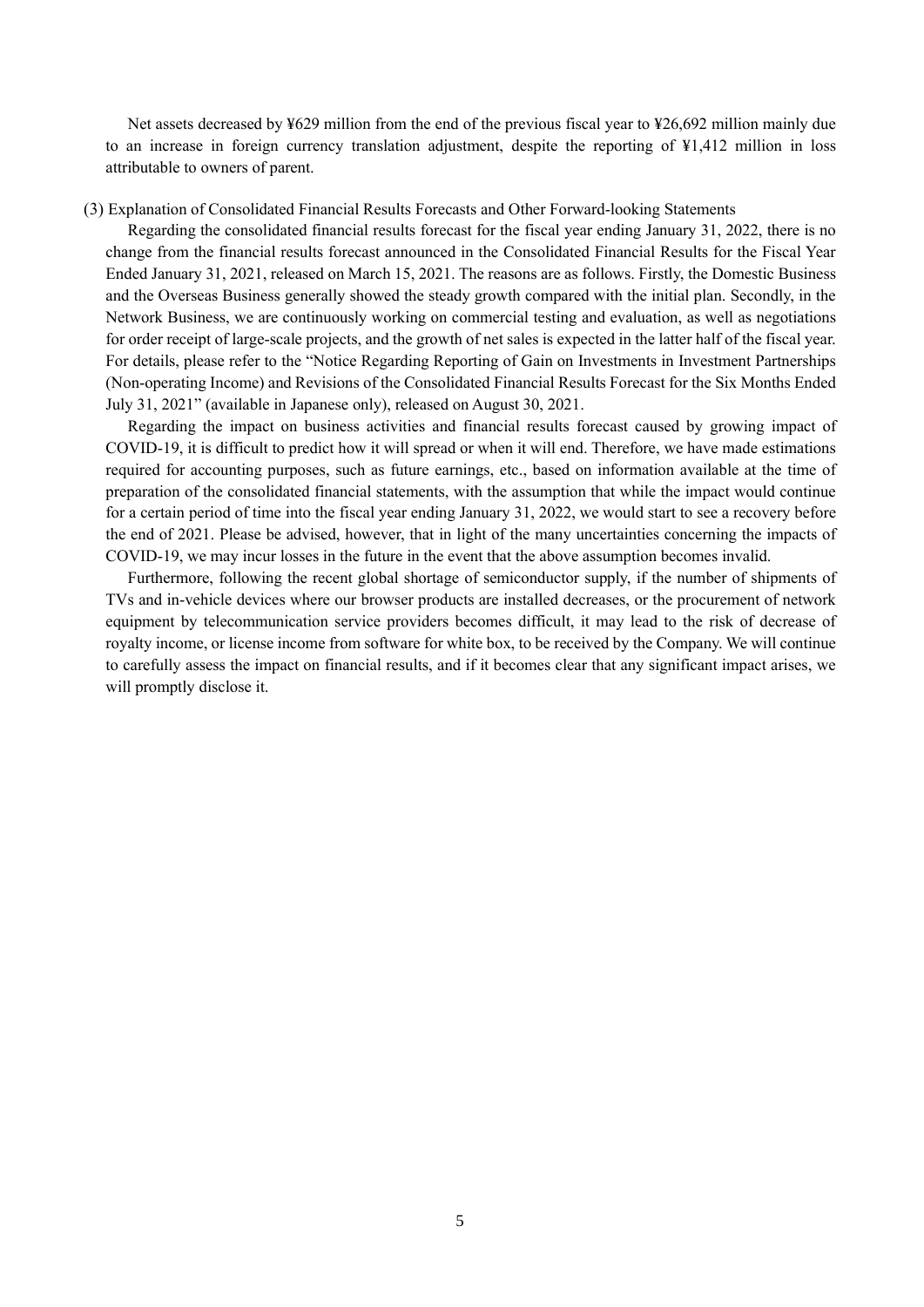# 2. Quarterly Consolidated Financial Statements and Primary Notes

(1) Quarterly Consolidated Balance Sheets

|                                       |                        | (Thousand yen)      |
|---------------------------------------|------------------------|---------------------|
|                                       | As of January 31, 2021 | As of July 31, 2021 |
| Assets                                |                        |                     |
| Current assets                        |                        |                     |
| Cash and deposits                     | 16,569,484             | 16, 137, 748        |
| Notes and accounts receivable - trade | 2,461,426              | 1,846,811           |
| Securities                            | 93,402                 | 96,110              |
| Merchandise and finished goods        | 44,131                 | 56,264              |
| Work in process                       | 107,435                | 104,378             |
| Other                                 | 603,934                | 1,010,137           |
| Allowance for doubtful accounts       | (85, 651)              | (93, 340)           |
| Total current assets                  | 19,794,164             | 19,158,109          |
| Non-current assets                    |                        |                     |
| Property, plant and equipment         |                        |                     |
| Buildings and structures              | 421,060                | 341,914             |
| Accumulated depreciation              | (224, 778)             | (182, 392)          |
| Buildings and structures, net         | 196,282                | 159,521             |
| Tools, furniture and fixtures         | 919,798                | 937,385             |
| Accumulated depreciation              | (731, 363)             | (733, 342)          |
| Tools, furniture and fixtures, net    | 188,435                | 204,043             |
| Leased assets                         | 45,332                 | 48,475              |
| Accumulated depreciation              | (24, 945)              | (30,201)            |
| Leased assets, net                    | 20,386                 | 18,274              |
| Right of use assets                   | 106,458                | 94,534              |
| Accumulated depreciation              | (59, 861)              | (49, 343)           |
| Right of use assets, net              | 46,597                 | 45,190              |
| Total property, plant and equipment   | 451,702                | 427,030             |
| Intangible assets                     |                        |                     |
| Software                              | 5,792,611              | 6,029,576           |
| Goodwill                              | 960,750                | 920,858             |
| Other                                 | 333,862                | 310,420             |
| Total intangible assets               | 7,087,224              | 7,260,855           |
| Investments and other assets          |                        |                     |
| Investment securities                 | 644,529                | 879,442             |
| Deferred tax assets                   | 242,010                | 243,687             |
| Other                                 | 1,059,445              | 871,209             |
| Allowance for doubtful accounts       | (16, 495)              | (16,509)            |
| Total investments and other assets    | 1,929,489              | 1,977,830           |
| Total non-current assets              | 9,468,415              | 9,665,717           |
| Total assets                          | 29,262,580             | 28,823,826          |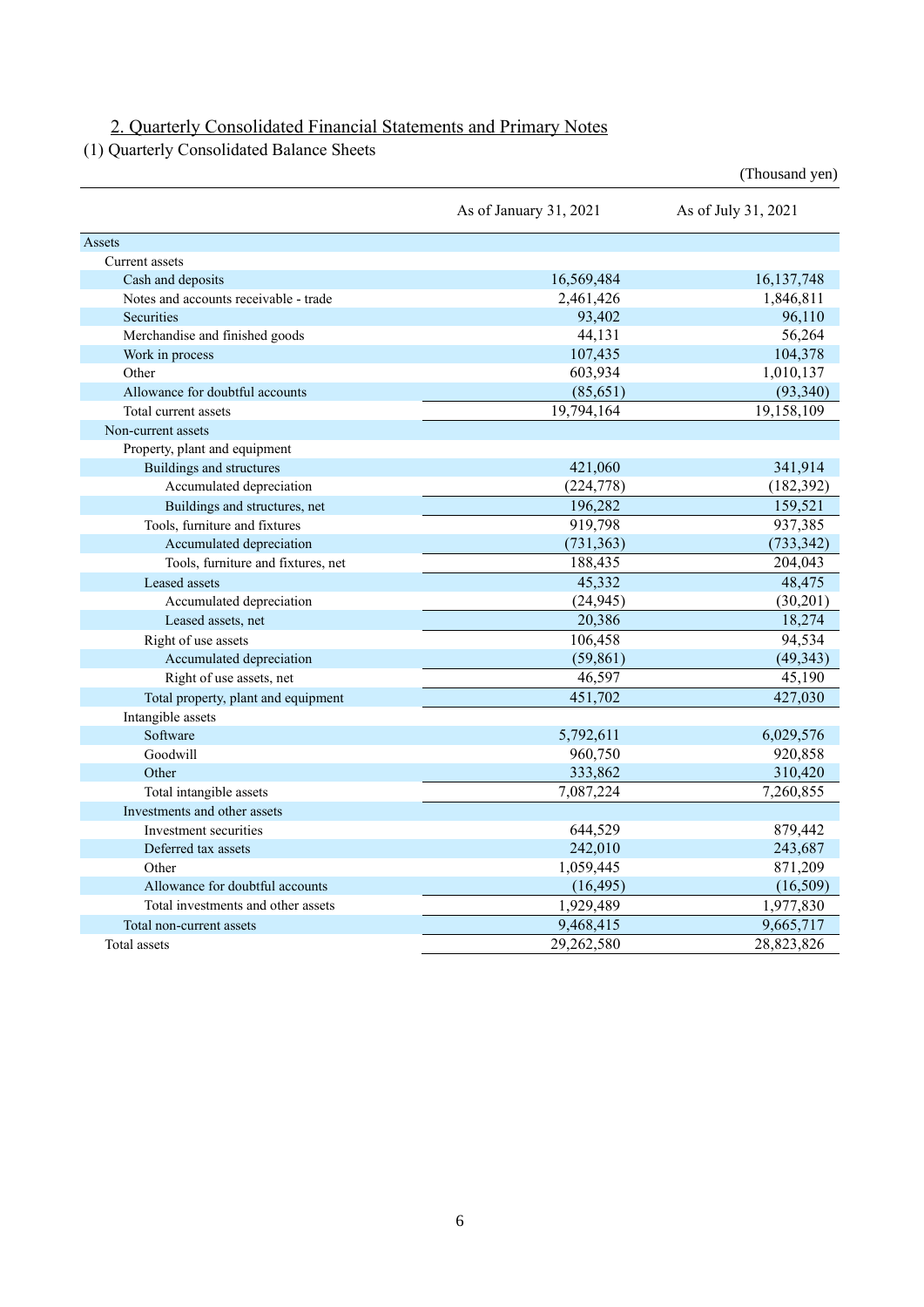(Thousand yen)

|                                                       | As of January 31, 2021 | As of July 31, 2021 |
|-------------------------------------------------------|------------------------|---------------------|
| Liabilities                                           |                        |                     |
| Current liabilities                                   |                        |                     |
| Accounts payable - trade                              | 190,017                | 193,306             |
| Income taxes payable                                  | 11,741                 | 38,750              |
| Provision for bonuses                                 | 124,448                | 153,260             |
| Provision for loss on order received                  |                        | 8,804               |
| Provision for share-based remuneration                | 24,711                 | 37,764              |
| Asset retirement obligations                          | 43,177                 |                     |
| Provision for loss on litigation                      | 4,216                  | 4,370               |
| Other                                                 | 1,064,793              | 1,224,748           |
| Total current liabilities                             | 1,463,107              | 1,661,005           |
| Non-current liabilities                               |                        |                     |
| Deferred tax liabilities                              | 12,680                 | 7,433               |
| Retirement benefit liability                          | 174,744                | 169,478             |
| Asset retirement obligations                          | 94,881                 | 94,967              |
| Long-term accounts payable - other                    | 65,071                 | 31,798              |
| Other                                                 | 130,380                | 166,631             |
| Total non-current liabilities                         | 477,758                | 470,309             |
| <b>Total liabilities</b>                              | 1,940,866              | 2,131,315           |
| Net assets                                            |                        |                     |
| Shareholders' equity                                  |                        |                     |
| Share capital                                         | 29,472,663             | 29,538,781          |
| Capital surplus                                       | 87,742                 | 153,860             |
| Retained earnings                                     | 864,971                | (547, 725)          |
| Treasury shares                                       | (302, 513)             | (278, 758)          |
| Total shareholders' equity                            | 30,122,863             | 28,866,157          |
| Accumulated other comprehensive income                |                        |                     |
| Valuation difference on available-for-sale securities | 22,031                 | 30,246              |
| Foreign currency translation adjustment               | (2,869,875)            | (2,255,714)         |
| Total accumulated other comprehensive income          | (2,847,843)            | (2,225,467)         |
| Share acquisition rights                              | 39,312                 | 39,312              |
| Non-controlling interests                             | 7,381                  | 12,508              |
| Total net assets                                      | 27,321,714             | 26,692,511          |
| Total liabilities and net assets                      | 29,262,580             | 28,823,826          |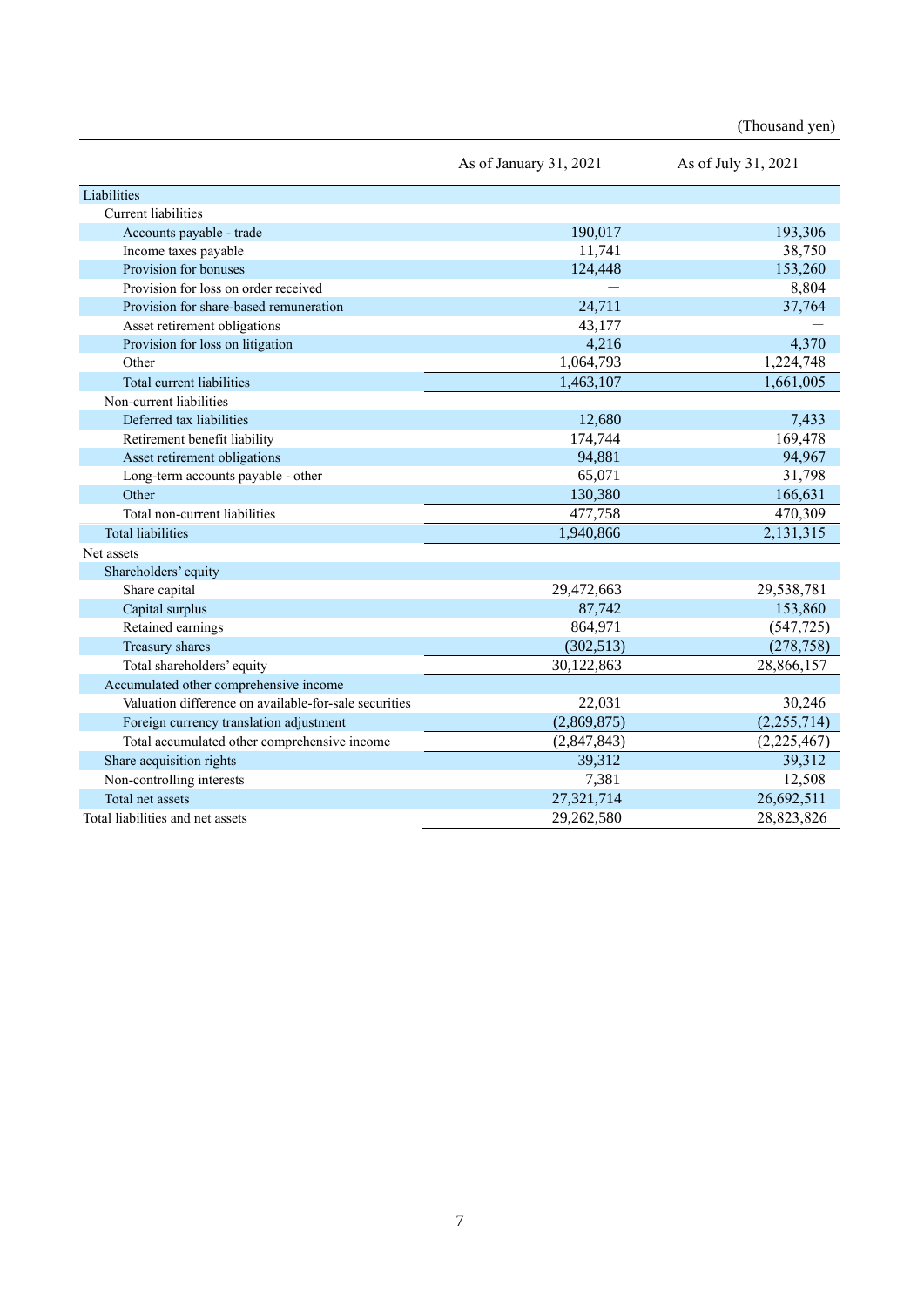# (2) Quarterly Consolidated Statements of Income and Comprehensive Income

# Quarterly Consolidated Statements of Income

Six Months Ended July 31

|                                                                  |                                           | (Thousand yen)                            |
|------------------------------------------------------------------|-------------------------------------------|-------------------------------------------|
|                                                                  | For the six months<br>ended July 31, 2020 | For the six months<br>ended July 31, 2021 |
| Net sales                                                        | 3,107,677                                 | 3,941,685                                 |
| Cost of sales                                                    | 2,925,343                                 | 3,745,230                                 |
| Gross profit                                                     | 182,333                                   | 196,454                                   |
| Selling, general and administrative expenses                     | 1,971,056                                 | 2,015,214                                 |
| Operating loss                                                   | (1,788,722)                               | (1,818,759)                               |
| Non-operating income                                             |                                           |                                           |
| Interest income                                                  | 6,276                                     | 3,803                                     |
| Gain on investments in investment partnerships                   | 1,209                                     | 452,147                                   |
| Share of profit of entities accounted for using equity<br>method | 28,238                                    | 22,542                                    |
| Foreign exchange gains                                           |                                           | 233                                       |
| Consumption taxes refund                                         | 4,553                                     | 542                                       |
| Fair value adjustment of contingent consideration                | 96,640                                    |                                           |
| Other                                                            | 595                                       | 3,392                                     |
| Total non-operating income                                       | 137,513                                   | 482,661                                   |
| Non-operating expenses                                           |                                           |                                           |
| Interest expenses                                                | 1,739                                     | 624                                       |
| Foreign exchange losses                                          | 44,673                                    |                                           |
| Other                                                            | 57                                        | 831                                       |
| Total non-operating expenses                                     | 46,470                                    | 1.456                                     |
| Ordinary loss                                                    | (1,697,679)                               | (1, 337, 554)                             |
| Extraordinary income                                             |                                           |                                           |
| Gain on sales of non-current assets                              |                                           | 84                                        |
| Gain on sales of investment securities                           |                                           | 45                                        |
| Total extraordinary income                                       |                                           | 130                                       |
| <b>Extraordinary</b> losses                                      |                                           |                                           |
| Loss on retirement of non-current assets                         |                                           | 6,003                                     |
| Total extraordinary losses                                       |                                           | 6,003                                     |
| Loss before income taxes                                         | (1,697,679)                               | (1,343,428)                               |
| Income taxes - current                                           | 38,978                                    | 73,000                                    |
| Income taxes - deferred                                          | (2,540)                                   | (8, 464)                                  |
| Total income taxes                                               | 36,437                                    | 64,536                                    |
| Loss                                                             | (1,734,116)                               | (1,407,964)                               |
| Profit attributable to non-controlling interests                 | 895                                       | 4,732                                     |
| Loss attributable to owners of parent                            | (1,735,012)                               | (1,412,697)                               |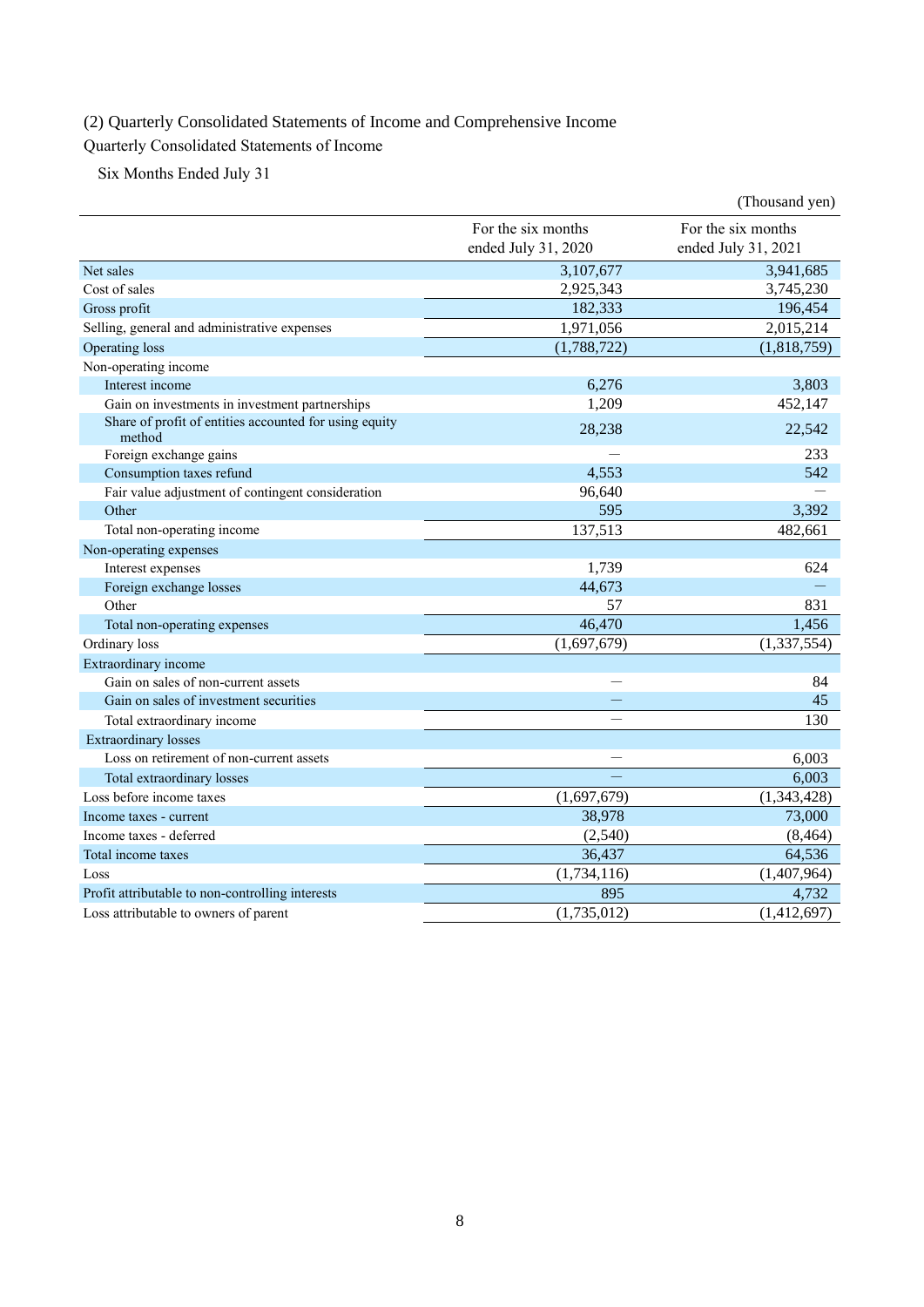# Quarterly Consolidated Statements of Comprehensive Income

Six Months Ended July 31

|                                                                   |                                           | (Thousand yen)                            |
|-------------------------------------------------------------------|-------------------------------------------|-------------------------------------------|
|                                                                   | For the six months<br>ended July 31, 2020 | For the six months<br>ended July 31, 2021 |
| Loss                                                              | (1,734,116)                               | (1,407,964)                               |
| Other comprehensive income                                        |                                           |                                           |
| Valuation difference on available-for-sale securities             | (10,042)                                  | 8.214                                     |
| Foreign currency translation adjustment                           | (176,044)                                 | 614,555                                   |
| Total other comprehensive income                                  | (186, 086)                                | 622,770                                   |
| Comprehensive income                                              | (1,920,203)                               | (785, 193)                                |
| Comprehensive income attributable to                              |                                           |                                           |
| Comprehensive income attributable to owners of parent             | (1,921,129)                               | (790, 321)                                |
| Comprehensive income attributable to non-controlling<br>interests | 926                                       | 5,127                                     |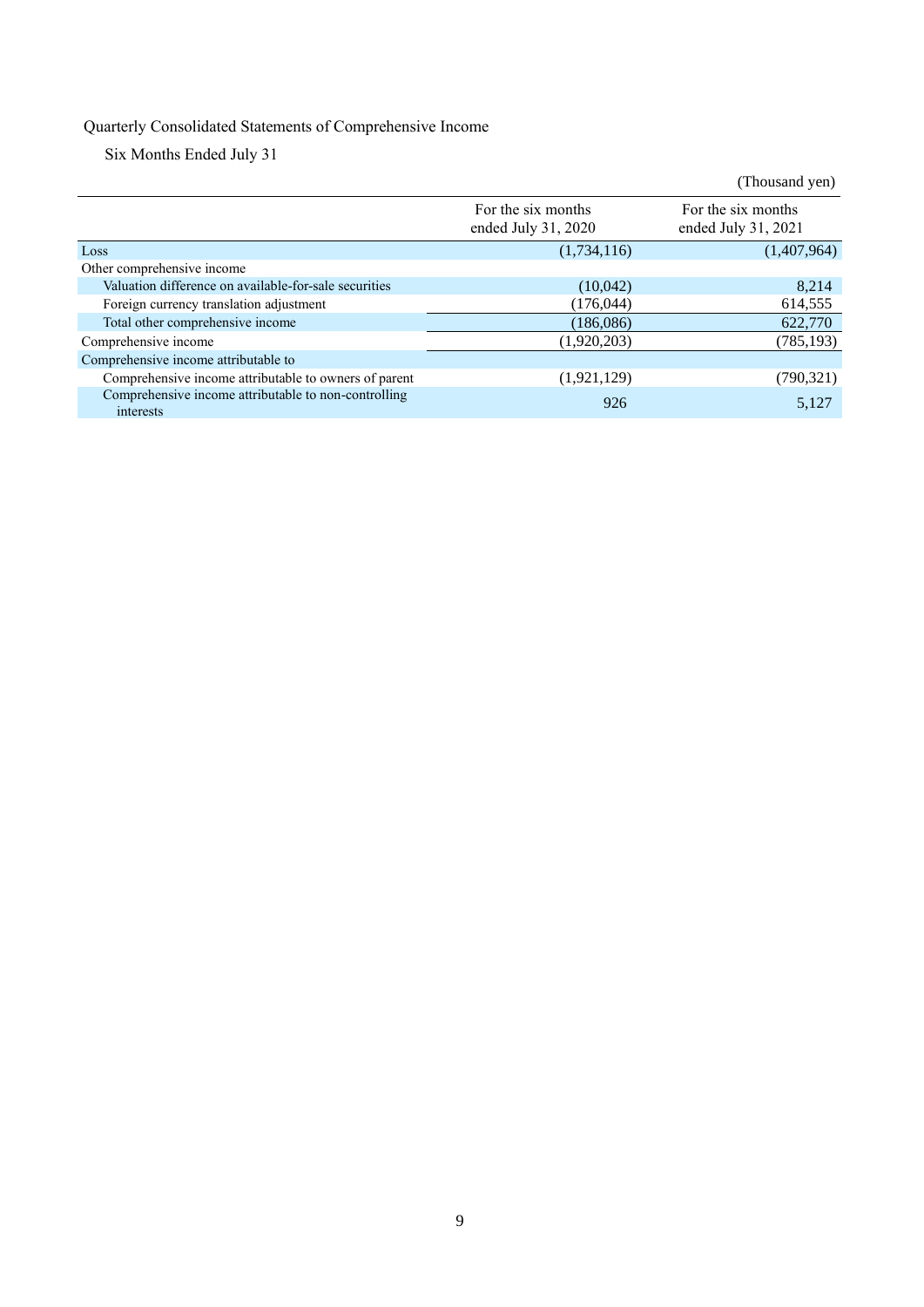# (3) Quarterly Consolidated Statements of Cash Flows

|                                                                              |                     | (Thousand yen)      |
|------------------------------------------------------------------------------|---------------------|---------------------|
|                                                                              | For the six months  | For the six months  |
|                                                                              | ended July 31, 2020 | ended July 31, 2021 |
| Cash flows from operating activities                                         |                     |                     |
| Loss before income taxes                                                     | (1,697,679)         | (1,343,428)         |
| Depreciation                                                                 | 1,153,355           | 1,439,189           |
| Amortization of goodwill                                                     | 96,072              | 106,238             |
| Interest and dividend income                                                 | (6, 282)            | (3,803)             |
| Share of loss (profit) of entities accounted for using                       | (28, 238)           | (22, 542)           |
| equity method                                                                |                     |                     |
| Loss (gain) on investments in investment partnerships                        | (1,209)             | (452, 147)          |
| Interest expenses                                                            | 1,739               | 624                 |
| Foreign exchange losses (gains)                                              | 11,677              | (26,960)            |
| Loss (gain) on sales of property, plant and equipment                        |                     | (84)                |
| Loss on retirement of non-current assets                                     |                     | 6,003               |
| Loss (gain) on sales of investment securities                                |                     | (45)                |
| Decrease (increase) in trade receivables                                     | 1,861,616           | 689,501             |
| Decrease (increase) in inventories                                           | (188, 305)          | (9,069)             |
| Decrease (increase) in prepaid expenses                                      | (201,073)           | (313,030)           |
| Decrease (increase) in long-term prepaid expenses                            | (65,716)            | 124,454             |
| Decrease/increase in consumption taxes                                       | (105, 633)          | 60,402              |
| receivable/payable<br>Increase (decrease) in allowance for doubtful accounts | 14,286              | 4,367               |
| Increase (decrease) in trade payables                                        | (103, 668)          | (9,322)             |
| Increase (decrease) in provision for bonuses                                 | (28,760)            | 22,284              |
| Increase (decrease) in provision for loss on order                           |                     |                     |
| received                                                                     | (1,481)             | 8,804               |
| Increase (decrease) in provision for share-based<br>remuneration             | 23,246              | 36,844              |
| Increase (decrease) in accounts payable - other                              | (56, 519)           | 8,325               |
| Increase (decrease) in accrued expenses                                      | (69, 878)           | 14,929              |
| Increase (decrease) in advances received                                     | 27,806              | 98,170              |
| Increase (decrease) in retirement benefit liability                          | 12,689              | (5,265)             |
| Other, net                                                                   | (39, 679)           | 32,313              |
| Subtotal                                                                     | 608,363             | 466,755             |
| Interest and dividends received                                              | 29,340              | 28,835              |
| Interest paid                                                                | (1,739)             | (624)               |
| Income taxes paid                                                            | (106, 849)          | (110, 873)          |
| Income taxes refund                                                          |                     | 131,257             |
| Net cash provided by (used in) operating activities                          | 529,115             | 515,351             |
| Cash flows from investing activities                                         |                     |                     |
| Payments into time deposits                                                  | (69,072)            | (143, 885)          |
| Proceeds from withdrawal of time deposits                                    | 82,763              | 104,025             |
| Purchase of property, plant and equipment                                    | (67, 584)           | (70, 137)           |
| Proceeds from sales of property, plant and equipment                         |                     | 1,188               |
| Purchase of intangible assets                                                | (1,449,847)         | (1,297,264)         |
| Purchase of investment securities                                            | (18,974)            | (2,500)             |
| Proceeds from sales of investment securities                                 | 3,114               | 282                 |
| Payments for asset retirement obligations                                    |                     | (46, 156)           |
| Proceeds from distributions from investment<br>partnerships                  |                     | 227,998             |
| Decrease (increase) in short-term loans receivable                           | 12,190              |                     |
| Payment for guarantee deposits                                               | (357)               | (3,357)             |
| Proceeds from collection of lease deposits and guarantee                     | 30                  | 58,643              |
| deposits                                                                     |                     |                     |
| Net cash provided by (used in) investing activities                          | (1,507,737)         | (1, 171, 163)       |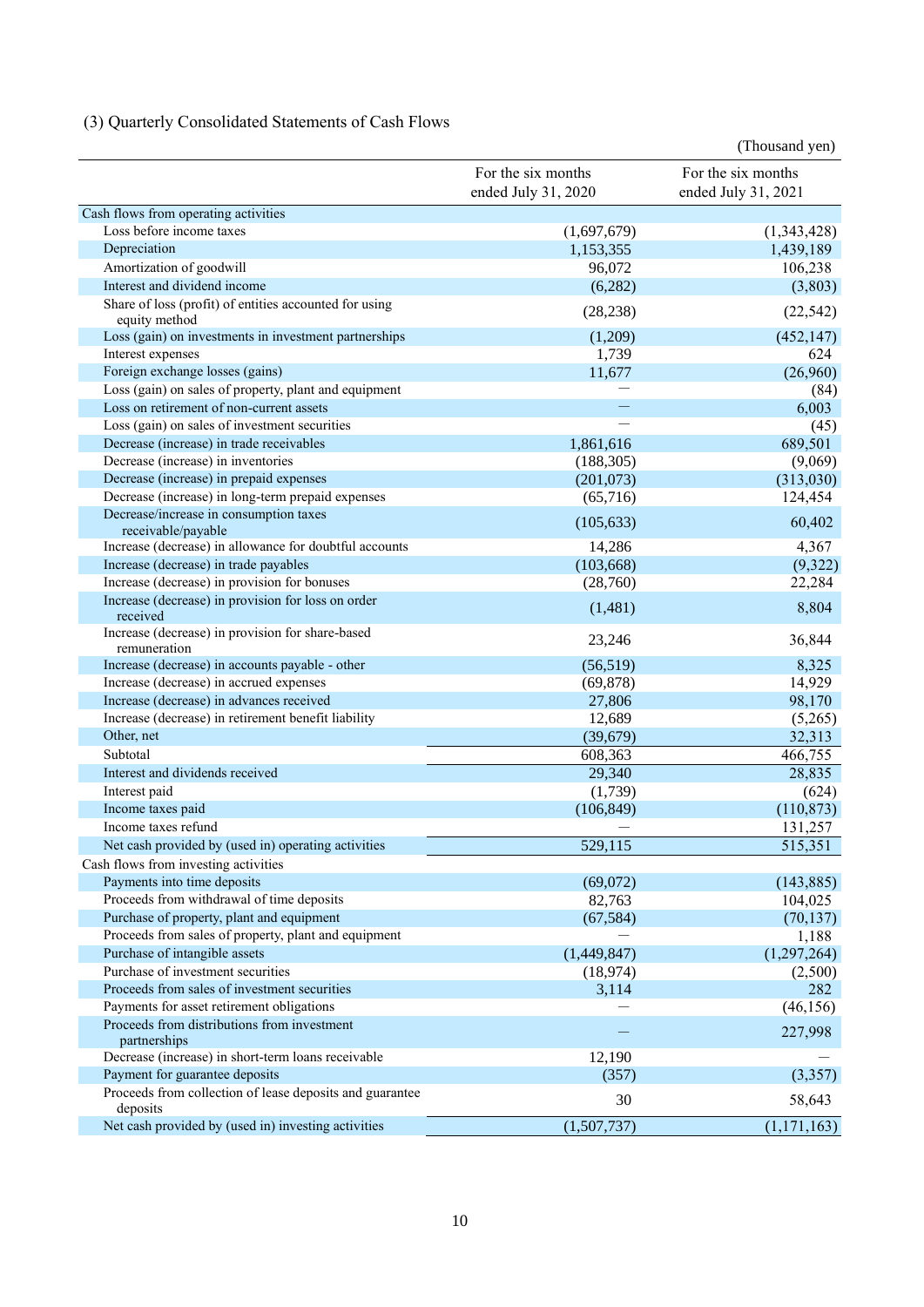|                                                             | For the six months<br>ended July 31, 2020 | For the six months<br>ended July 31, 2021 |  |
|-------------------------------------------------------------|-------------------------------------------|-------------------------------------------|--|
| Cash flows from financing activities                        |                                           |                                           |  |
| Purchase of treasury shares                                 | (33)                                      | (37)                                      |  |
| Dividends paid                                              | (116,870)                                 | (223)                                     |  |
| Income from refund of restricted deposits                   | 161,610                                   |                                           |  |
| Other, net                                                  | (23, 849)                                 | (26, 126)                                 |  |
| Net cash provided by (used in) financing activities         | 20,856                                    | (26, 387)                                 |  |
| Effect of exchange rate change on cash and cash equivalents | (33,351)                                  | 204,309                                   |  |
| Net increase (decrease) in cash and cash equivalents        | (991, 116)                                | (477, 889)                                |  |
| Cash and cash equivalents at beginning of period            | 19,069,369                                | 16,545,097                                |  |
| Cash and cash equivalents at end of period                  | 18,078,253                                | 16,067,208                                |  |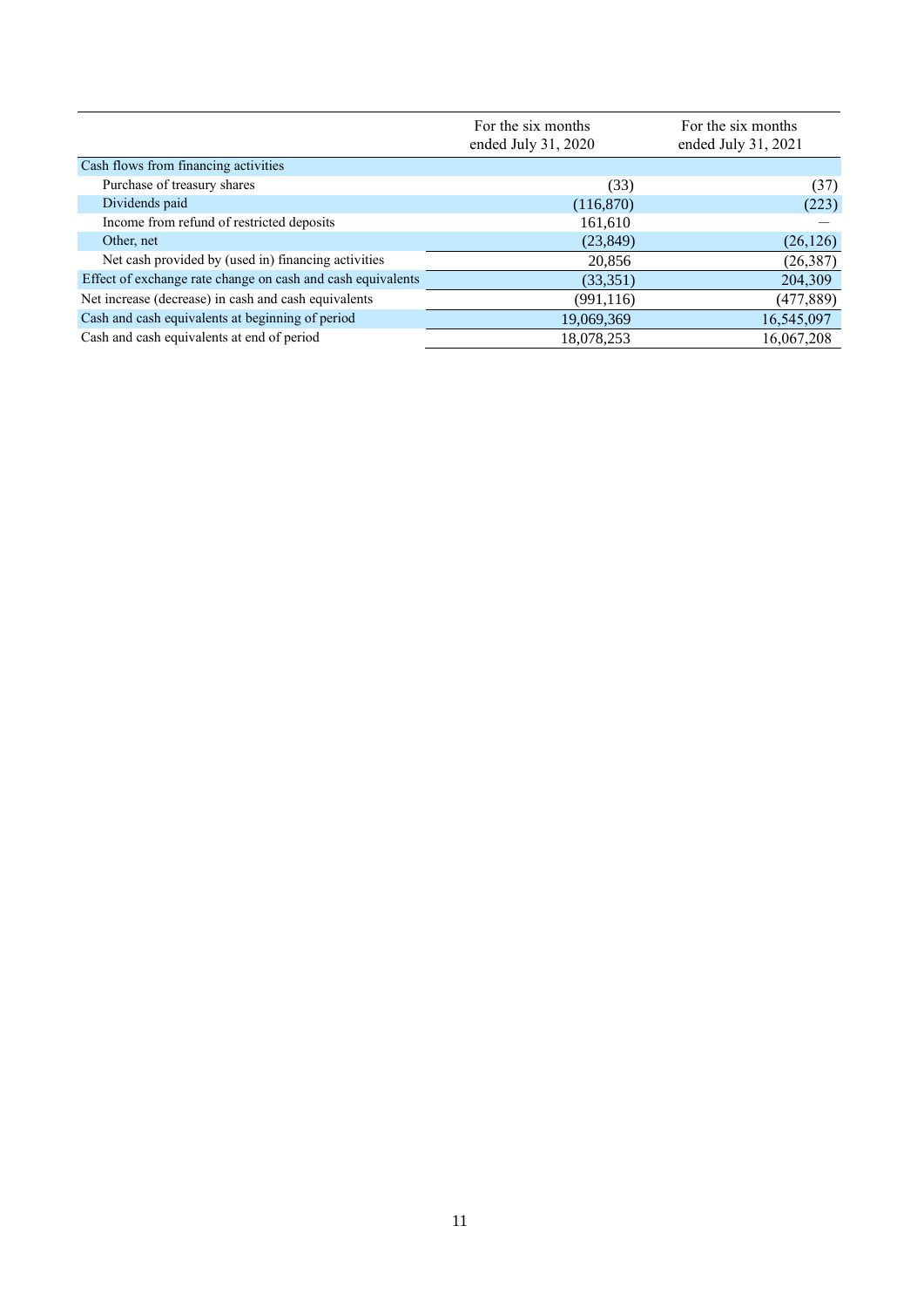### (4) Notes to the Quarterly Consolidated Financial Statements

### (Notes on Going Concern Assumption)

There is no relevant information.

## (Notes in Case of Significant Changes in Shareholders' Equity)

I. For the six months ended July 31, 2020 (February 1, 2020 to July 31, 2020)

### 1. Cash dividends paid

| Resolution                                                                     | Class of<br>shares | Total cash<br>dividends | Dividend<br>per share | Record date         | Effective date    | Dividend<br>resource |
|--------------------------------------------------------------------------------|--------------------|-------------------------|-----------------------|---------------------|-------------------|----------------------|
| April 22, 2020<br><b>Ordinary General</b><br>Meeting of<br><b>Shareholders</b> | Common<br>stock    | $¥118,123$ thousand     | ¥3                    | January 31,<br>2020 | April 23,<br>2020 | Retained<br>earnings |

(Note) The total amount of dividends based on the resolution of the Ordinary General Meeting of Shareholders held on April 22, 2020 includes ¥1,746 thousand in dividends on the Company's shares held by the Employee Stock Ownership Plan (J-ESOP) in accordance with the Stock Payment Regulations.

2. Dividends for which the record date falls within the consolidated six months under review, but the effective date is subsequent to that period

There is no relevant information.

3. Significant changes in shareholders' equity

Pursuant to a resolution of the meeting of the Board of Directors held on April 22, 2020, the Company issued new shares as restricted stock compensation on May 21, 2020. As such, during the six months ended July 31, 2020, share capital and capital surplus increased by ¥48,328 thousand and ¥48,328 thousand, respectively.

As a result, share capital and capital surplus amounted to ¥29,472,663 thousand and ¥85,948 thousand, respectively, as of the end of the consolidated six months under review.

- II. For the six months ended July 31, 2021 (February 1, 2021 to July 31, 2021)
	- 1. Cash dividends paid

There is no relevant information.

2. Dividends for which the record date falls within the consolidated six months under review, but the effective date is subsequent to that period

There is no relevant information.

3. Significant changes in shareholders' equity

Pursuant to a resolution of the meeting of the Board of Directors held on April 26, 2021, the Company issued new shares as restricted stock compensation on May 25, 2021. As such, during the six months ended July 31, 2021, share capital and capital surplus increased by ¥66,118 thousand and ¥66,118 thousand, respectively.

As a result, share capital and capital surplus amounted to ¥29,538,781 thousand and ¥153,860 thousand, respectively, as of the end of the consolidated six months under review.